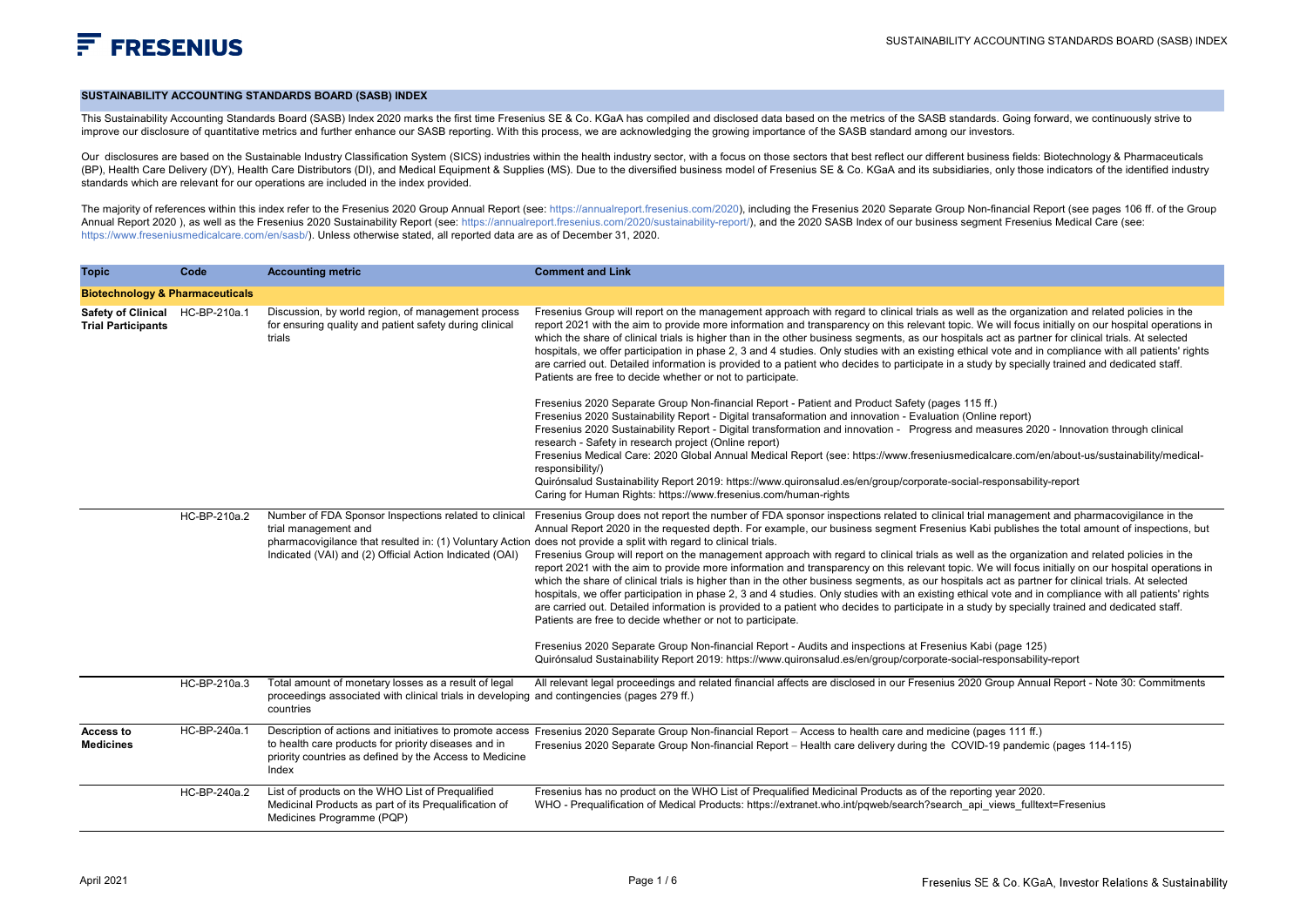## $F$  FRESENIUS

| <b>Drug Safety</b>                        | HC-BP-250a.1                                   | List of products listed in the Food and Drug<br>Administration's (FDA) MedWatch Safety Alerts for<br>Human Medical Products database                              | FDA Adverse Event Reporting: https://www.fda.gov/safety/medwatch-fda-safety-information-and-adverse-event-reporting-program                                                                                                                                                                                               |
|-------------------------------------------|------------------------------------------------|-------------------------------------------------------------------------------------------------------------------------------------------------------------------|---------------------------------------------------------------------------------------------------------------------------------------------------------------------------------------------------------------------------------------------------------------------------------------------------------------------------|
|                                           | HC-BP-250a.2                                   | Number of fatalities associated with products as<br>reported in the FDA Adverse Event Reporting System                                                            | FDA Adverse Event Reporting: https://fis.fda.gov/sense/app/d10be6bb-494e-4cd2-82e4-0135608ddc13/sheet/7a47a261-d58b-4203-a8aa-<br>6d3021737452/state/analysis                                                                                                                                                             |
|                                           | HC-BP-250a.3                                   | Number of recalls issued, total units recalled                                                                                                                    | We do not report the total number of recalls issued. For information on our approach towards recalls, see:<br>Fresenius 2020 Group Non-financial Report - Product complaints and recalls (page 121)                                                                                                                       |
|                                           | HC-BP-250a.5/<br>HC-MS-250a.4                  | to violations of current Good Manufacturing Practices                                                                                                             | Number of FDA enforcement actions taken in response We report on inspections and enforcement actions taken, if material for the operating business, in our quarterly and annual reports.                                                                                                                                  |
|                                           |                                                | (cGMP), by type                                                                                                                                                   | Fresenius 2020 Group Annual Report - Risk Management Report - Operating Risks (page 95 f.)<br>Fresenius 2020 Separate Group Non-financial Report - Patient and product safety (pages 115 ff.)                                                                                                                             |
| Counterfeit Drugs HC-BP-260a.1/           | HC-DI-260a.1                                   | Description of methods and technologies used to<br>maintain traceability of products throughout the supply<br>chain and prevent counterfeiting                    | Fresenius Medical Care:<br>https://fmcna.com/company/corporate-responsibility/compliance/                                                                                                                                                                                                                                 |
|                                           |                                                |                                                                                                                                                                   | Fresenius Kabi:<br>Fresenius Kabi Drug Supply Chain Security Act (DSCSA): https://www.fresenius-kabi.com/us/drug-supply-chain-security-act-dscsa<br>Fresenius Kabi launches its first RFID smart-labeled product in the U.S.: https://www.fresenius.com/8591                                                              |
| <b>Ethical Marketing</b>                  | HC-BP-270a.1/<br>HC-MS-270a.1                  | Total amount of monetary losses as a result of legal<br>proceedings associated with false marketing claims                                                        | All relevant legal proceedings and related financial affects are disclosed in our Fresenius 2020 Group Annual Report - Note 30: Commitments<br>and contingencies (pages 279 ff.)                                                                                                                                          |
|                                           | HC-BP-270a.2/<br>HC-MS-270a.2                  | label use of products                                                                                                                                             | Description of code of ethics governing promotion of off We provide information in the codes of ethics and conduct of our business segments governing promotion of off-label use of products, if<br>applicable.                                                                                                           |
|                                           |                                                |                                                                                                                                                                   | Examples:<br>Fresenius Kabi USA:<br>https://www.fresenius-kabi.com/us/documents/Code-of-Conduct-Fresenius-Kabi-USA.pdf                                                                                                                                                                                                    |
|                                           |                                                |                                                                                                                                                                   | Fresenius Medial Care Code of Ethics and Business Conduct:<br>https://www.freseniusmedicalcare.com/fileadmin/data/com/pdf/About us/Compliance/CoC/FME CoC English.pdf                                                                                                                                                     |
| Employee<br>Recruitment,<br>Development & | HC-BP-330a.1                                   | Discussion of talent recruitment and retention efforts                                                                                                            | Only 1% of the Group employees are engaged in Research and Development, because we do not conduct basic research. Thus, there are no<br>for scientists and research and development personnel additional efforts to recruit or retent scientist and research development personnel. For overarching measures, please see: |
| Retention                                 |                                                |                                                                                                                                                                   | Fresenus 2020 Group Management Report - Research and Development (page 48)<br>Fresenius 2020 Separate Group Non-financial Report - Employees (pages 133 ff.)<br>Fresenius 2020 Separate Group Non-financial Report - Working conditions, recruitment and employee participation                                           |
|                                           | HC-BP-330a.2                                   | (1) Voluntary and (2) involuntary turnover rate for: (a)<br>executives/senior managers, (b) midlevel managers,<br>(c) professionals, and (d) all others           | Fresenius discloses the voluntary turnover, but does not by employee type. We aim to improve the reporting scope on recruitment data going<br>forward.                                                                                                                                                                    |
|                                           |                                                |                                                                                                                                                                   | Fresenius 2020 Separate Group Non-financial Report - Employees - Working Conditions, Recruitment, and Employee Participation (page 140)                                                                                                                                                                                   |
| <b>Supply Chain</b><br><b>Management</b>  | HC-BP-430a.1                                   | Percentage of (1) entity's facilities and (2) Tier I<br>suppliers' facilities participating in the Rx-360<br>International Pharmaceutical Supply Chain Consortium | Fresenius Group aims to improve the reporting and transparency provided on supply chain management in the report 2021, i.e. if there are audit<br>programs of relevance for Fresenius Group.                                                                                                                              |
|                                           |                                                | audit program or equivalent thirdparty audit programs<br>for integrity of supply chain and ingredients                                                            | Fresenius 2020 Separate Group Non-financial Report - Supply chain - Supplier evaluation (page 168)                                                                                                                                                                                                                        |
| <b>Business Ethics</b>                    | HC-BP-510a.1/<br>HC-DI-510a.2/<br>HC-MS-510a.1 | Total amount of monetary losses as a result of legal<br>proceedings associated with corruption and bribery                                                        | All relevant legal proceedings and related financial affects are disclosed in our Fresenius 2020 Group Annual Report - Note 30: Commitments<br>and contingencies (pages 279 ff.)                                                                                                                                          |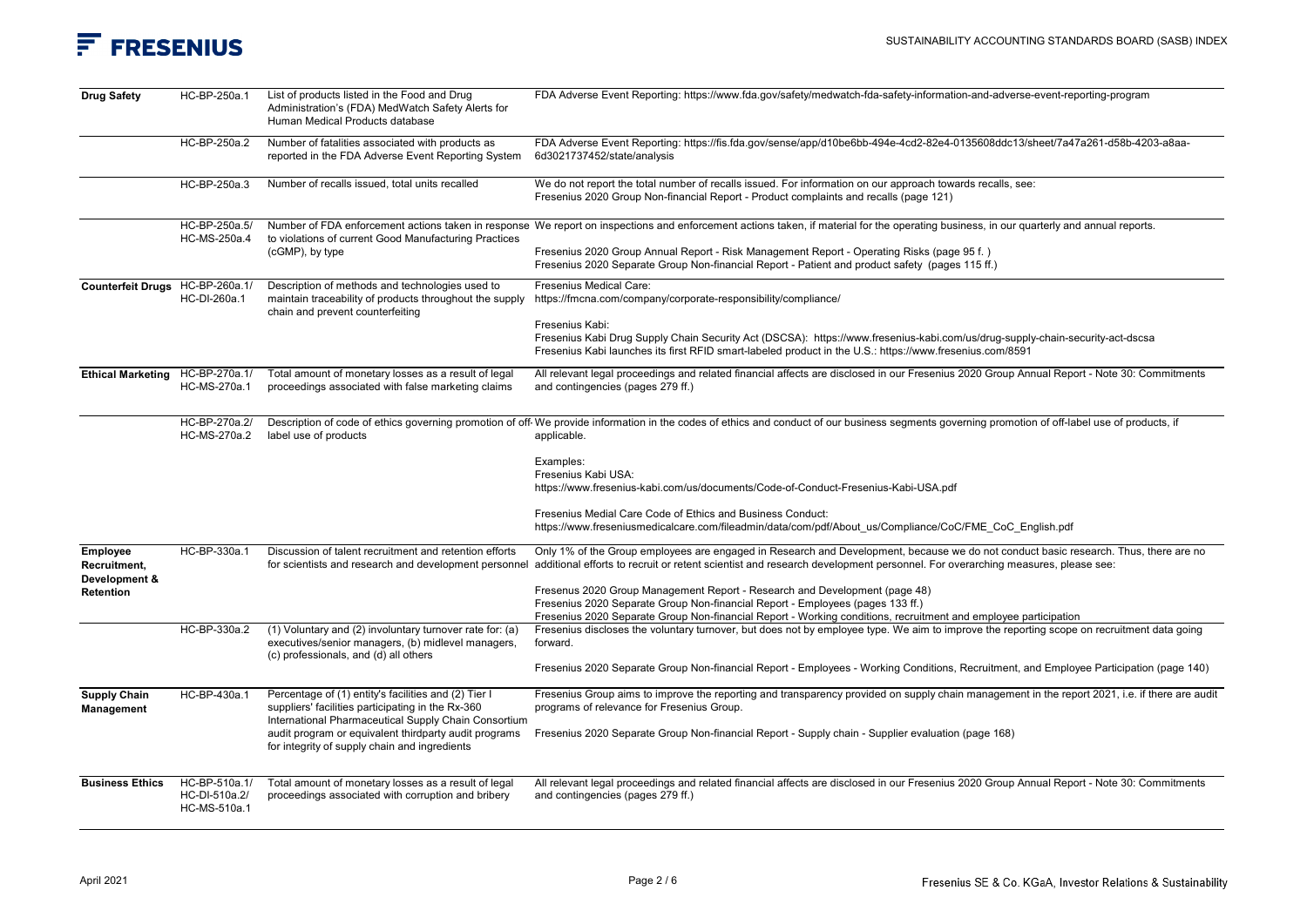## $F$  FRESENIUS

|                                               | HC-BP-510a.2/<br>HC-MS-510a.2 | Description of code of ethics governing interactions<br>with health care professionals                                                                          | Fresenius 2020 Separate Group Non-financial Report - Compliance and integrity - Guidelines and regulations<br>Fresenius Group Compliance: https://www.fresenius.com/compliance                                                                                                            |
|-----------------------------------------------|-------------------------------|-----------------------------------------------------------------------------------------------------------------------------------------------------------------|-------------------------------------------------------------------------------------------------------------------------------------------------------------------------------------------------------------------------------------------------------------------------------------------|
|                                               |                               |                                                                                                                                                                 | Fresenius Helios Compliance in Germany:<br>https://www.helios-gesundheit.de/fileadmin/UWS Unternehmen/Nachhaltigkeit/Helios For A healthy Future CSR Report 2019 EN.pdf                                                                                                                   |
|                                               |                               |                                                                                                                                                                 | Fresenius Helios Compliance in Spain:<br>https://digitalcentral.es/QUIRONSALUD2019/assets/pdf/QUIRON SALUD MEMORIA ANUAL 2019 en en.pdf                                                                                                                                                   |
|                                               |                               |                                                                                                                                                                 | Fresenius Kabi Code of Business Ethics: https://www.fresenius-kabi.com/us/documents/Code-of-Conduct-Fresenius-Kabi-USA.pdf<br>Fresenius Kabi Code of Conduct: https://www.fresenius-kabi.com/documents/Fresenius-Kabi-Code-of-Conduct-<br>MLiIUz57VvK2TR6ayA9BIxOGtO7GWYDCRsMzdffKe64.pdf |
|                                               |                               |                                                                                                                                                                 | Fresenius Medical Care Code of Business Conduct:<br>https://www.freseniusmedicalcare.com/fileadmin/data/com/pdf/About us/Compliance/CoC/FME CoC English.pdf                                                                                                                               |
|                                               |                               |                                                                                                                                                                 | Fresenius Vamed Clinical Code of Conduct: https://www.vamed.com/media/5774/vamed-clinical-code-of-conduct dt 2019.pdf<br>Fresenius Vamed Code of Conduct: https://www.vamed.com/media/5658/vamed-verhaltenskodex.pdf                                                                      |
| <b>Activity metrics</b>                       | HC-BP-000.A                   | Number of patients treated                                                                                                                                      | Fresenius Helios discloses the number of patients treated in hospitals and as outpatients: Fresenius 2020 Group Annual Report - Business<br>segments - Fresenius Helios (page 14)                                                                                                         |
|                                               |                               |                                                                                                                                                                 | Fresenius Medical Care treats more then 346,000 patients in their various dialysis clinics: Fresenius 2020 Group Management Report -<br>Economic report - Dialysis care                                                                                                                   |
| <b>Health Care Delivery</b>                   |                               |                                                                                                                                                                 |                                                                                                                                                                                                                                                                                           |
| Energy<br>Management                          | HC-DY-130a.1                  | (1) Total energy consumed, (2) percentage grid<br>electricity, (3) percentage renewable                                                                         | Fresenius 2020 Separate Group Non-financial Report - Energy consumption and emissions (pages 175 ff.)                                                                                                                                                                                     |
|                                               |                               |                                                                                                                                                                 | Fresenius Medical Care 2020 SASB Index: https://www.freseniusmedicalcare.com/en/sasb/                                                                                                                                                                                                     |
| Waste<br>Management                           | HC-DY-150a.1                  | Total amount of medical waste, percentage (a)<br>incinerated, (b) recycled or treated, and (c) landfilled                                                       | Fresenius Group aims to improve the reporting scope on waste management going forward.                                                                                                                                                                                                    |
|                                               | HC-DY-150a.2                  | Total amount of: (1) hazardous and (2) nonhazardous                                                                                                             | Fresenius 2020 Separate Group Non-financial Report - Waste and Recycling Management - Fresenius Kabi<br>Fresenius Group aims to improve the reporting scope on waste management going forward.                                                                                            |
|                                               |                               | pharmaceutical waste, percentage (a) incinerated, (b)                                                                                                           |                                                                                                                                                                                                                                                                                           |
|                                               |                               | recycled or treated, and (c) landfilled                                                                                                                         | Fresenius 2020 Separate Group Non-financial Report - Waste and Recycling Management - Fresenius Kabi                                                                                                                                                                                      |
|                                               |                               |                                                                                                                                                                 | Fresenius Helios: Sustainability Report Helios Kliniken Germany: (see: https://www.helios-<br>gesundheit.de/fileadmin/UWS Unternehmen/Nachhaltigkeit/Helios For A healthy Future CSR Report 2019 EN.pdf)                                                                                  |
|                                               |                               |                                                                                                                                                                 |                                                                                                                                                                                                                                                                                           |
| Patient Privacy &<br><b>Electronic Health</b> | HC-DY-230a.2                  | Description of policies and practices to secure<br>customers' protected health information (PHI) records<br>and other personally identifiable information (PII) | Fresenius 2020 Separate Group Non-financial Report - Compliance and integrity - Data protection (pages 160 ff.)<br>Fresenius Medical Care 2020 SASB Index: https://www.freseniusmedicalcare.com/en/sasb/                                                                                  |
| Records                                       | HC-DY-230a.3                  | (1) Number of data breaches, (2) percentage involving<br>(a) personally identifiable information (PII) only and (b) data breaches.                              | In 2020, Fresenius received 368 reports on data protection via compliance reporting channels. However, we do not publish the total number of                                                                                                                                              |
|                                               |                               | protected health information (PHI), (3) number of<br>customers affected in each category, (a) PII only and<br>$(b)$ PHI2                                        | Fresenius Medical Care 2020 SASB Index: https://www.freseniusmedicalcare.com/en/sasb/                                                                                                                                                                                                     |
|                                               | HC-DY-230a.4                  | Total amount of monetary losses as a result of legal<br>proceedings associated with data security and privacy                                                   | All relevant legal proceedings and related financial affects are disclosed in our Fresenius 2020 Annual Report - Note 30: Commitments and<br>contingencies (see pages 279 ff.)                                                                                                            |
|                                               |                               |                                                                                                                                                                 | Fresenius Medical Care 2020 SASB Index: https://www.freseniusmedicalcare.com/en/sasb/                                                                                                                                                                                                     |
| <b>Access for Low-</b>                        | HC-DY-240a.2                  | Amount of Medicare Disproportionate Share Hospital                                                                                                              | Fresenius 2020 Annual Report - Risks in health care sector - Financing of health care and reimbursement systems (pages 91 ff.)                                                                                                                                                            |
| <b>Income Patients</b>                        |                               | (DSH) adjustment payments received                                                                                                                              | Fresenius Medical Care 2020 SASB Index: https://www.freseniusmedicalcare.com/en/sasb/                                                                                                                                                                                                     |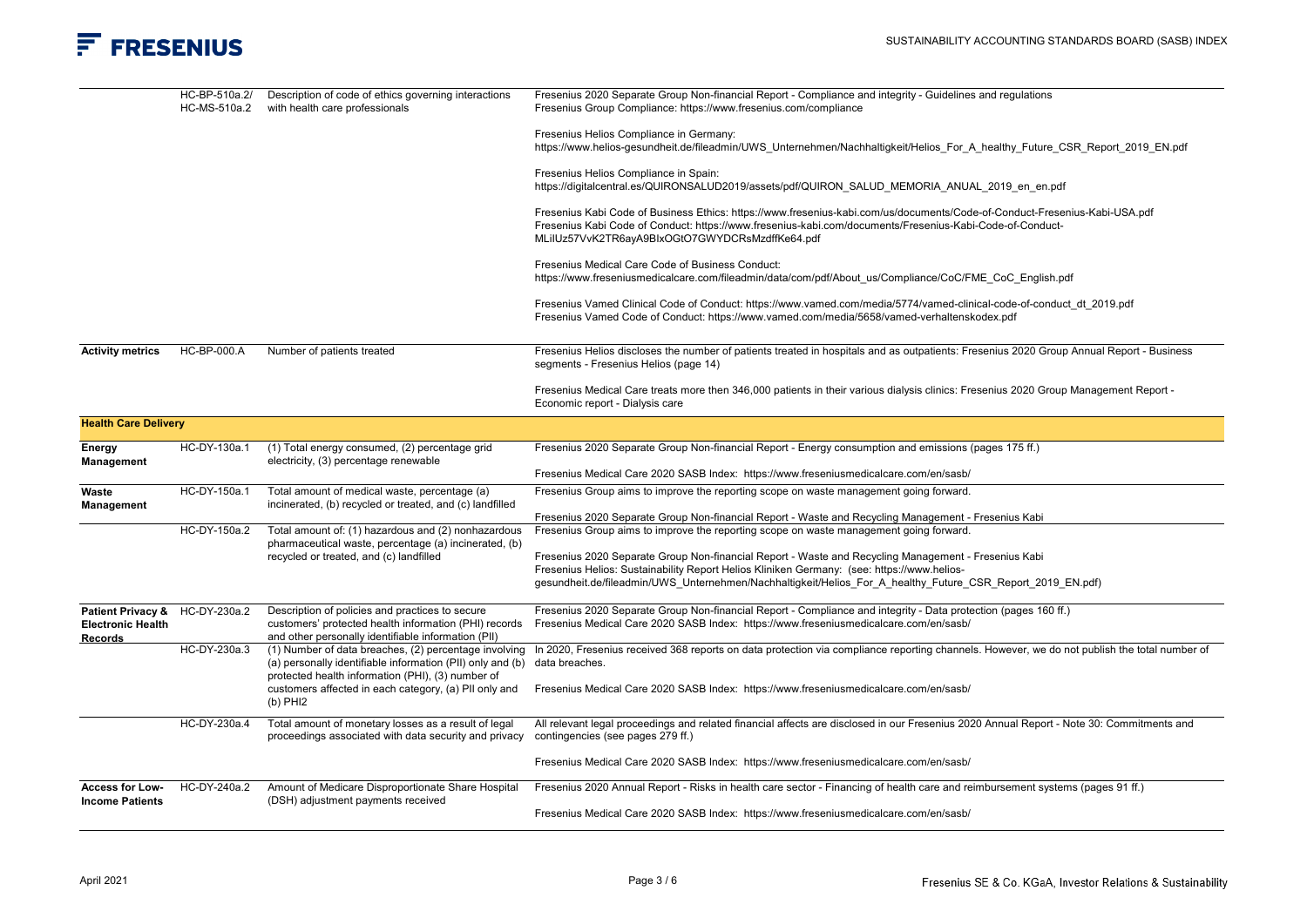

| Quality of Care & HC-DY-250a.1<br><b>Patient</b><br><b>Satisfaction</b>        |              | Average Hospital Value-Based Purchasing Total<br>Performance Score and domain score, across all<br>facilities                                                                                                | We do not operate hospitals in the United States, only dialysis clinics. Consequently, this hospital specific indiator is not relevant for us. General<br>information on patient satisfaction can be found in the Fresenius 2020 Separate Group Non-financial Report - Wellbeing of the patient - Patient<br>satisfaction surveys (page 124)                                                                                                                                                                                                                                                                                                                                                                                                                                                                                                                                                                                                                                                                                                                                                |
|--------------------------------------------------------------------------------|--------------|--------------------------------------------------------------------------------------------------------------------------------------------------------------------------------------------------------------|---------------------------------------------------------------------------------------------------------------------------------------------------------------------------------------------------------------------------------------------------------------------------------------------------------------------------------------------------------------------------------------------------------------------------------------------------------------------------------------------------------------------------------------------------------------------------------------------------------------------------------------------------------------------------------------------------------------------------------------------------------------------------------------------------------------------------------------------------------------------------------------------------------------------------------------------------------------------------------------------------------------------------------------------------------------------------------------------|
|                                                                                | HC-DY-250a.2 | Number of Serious Reportable Events (SREs) as<br>defined by the National Quality Forum (NQF)                                                                                                                 | Fresenius Group reports on serious reportable events with regard to treatments in hospitals or in relation to our products. However, the definition<br>of the NQF is not relevant as we have to adhere to the respective local regulatory requirements in the countries we operate.                                                                                                                                                                                                                                                                                                                                                                                                                                                                                                                                                                                                                                                                                                                                                                                                         |
|                                                                                | HC-DY-250a.3 | Hospital-Acquired Condition (HAC) Score per hospital                                                                                                                                                         | Hospital-Acquired Condition Score is not a relevant indicator for our hospitals. What is important for us at Fresenius is the quality of our<br>treatment. For more information on service quality, please see: Fresenius 2020 Separate Group Non-financial Report - Well-being of the patient -<br>Evaluation - Quality evaluation parameters (pages 121 ff.)                                                                                                                                                                                                                                                                                                                                                                                                                                                                                                                                                                                                                                                                                                                              |
|                                                                                | HC-DY-250a.4 | Excess readmission ratio per hospital                                                                                                                                                                        | Excess readmission ratio is not a relevant indicator for our hospitals. What is important for us at Fresenius is the quality of the first treatment. For<br>more information on service quality, please see: Fresenius 2020 Separate Group Non-financial Report - Wellbeing of the patient (see pages 121<br>ff.)                                                                                                                                                                                                                                                                                                                                                                                                                                                                                                                                                                                                                                                                                                                                                                           |
| <b>Management of</b><br><b>Controlled</b><br><b>Substances</b>                 | HC-DY-260a.1 | Description of policies and practices to manage the<br>number of prescriptions issued for controlled<br>substances                                                                                           | At Fresenius Helios, we implemented measures to make antibiotic use transparent and safe. This is of high importance, because if for instance<br>an antibiotic is administered in insufficient doses or for too long, a resistance can develop. This makes it all the more important to provide<br>medical staff with comprehensive training and to take all safety precautions that contribute to successful treatment. Helios is establishing a<br>comprehensive training programme for its doctors to combat multi-resistant pathogens: since 2019, one doctor will be trained as an antibiotics<br>advisor for each bed-managing department of our 86 hospitals. In the coming years, a total of more than 600 doctors will be trained at Helios.<br>The trained antibiotics advisors will then be able to advise their colleagues on the prescription of antibiotics. Another aim of the measures is to<br>review the use of antibiotics in the clinics. Anomalies in consumption are recorded in targeted reviews. In this way, developments can be closely<br>observed and analysed. |
|                                                                                |              |                                                                                                                                                                                                              | Use of antiobiotics in our German hospitals policy: https://www.helios-gesundheit.de/qualitaet/antibiotika/ (available in German language only)                                                                                                                                                                                                                                                                                                                                                                                                                                                                                                                                                                                                                                                                                                                                                                                                                                                                                                                                             |
|                                                                                |              |                                                                                                                                                                                                              | Fresenius Medical Care 2020 SASB Index: https://www.freseniusmedicalcare.com/en/sasb/                                                                                                                                                                                                                                                                                                                                                                                                                                                                                                                                                                                                                                                                                                                                                                                                                                                                                                                                                                                                       |
| <b>Employee Health</b>                                                         | HC-DY-320a.1 | (1) Total recordable incident rate (TRIR) and (2) days<br>away, restricted, or transferred (DART) rate                                                                                                       | We disclose the lost time injury frequency rate (LTIRF) for Fresenius Kabi. It was 2.3 in 2020, a decrease from 2.6 in 2019.                                                                                                                                                                                                                                                                                                                                                                                                                                                                                                                                                                                                                                                                                                                                                                                                                                                                                                                                                                |
| & Safety                                                                       |              |                                                                                                                                                                                                              | Fresenius 2020 Separate Group Non-financial Report - Work-related injuries and diseases - Fresenius Kabi (page 150 f.)                                                                                                                                                                                                                                                                                                                                                                                                                                                                                                                                                                                                                                                                                                                                                                                                                                                                                                                                                                      |
|                                                                                |              |                                                                                                                                                                                                              | Fresenius Medical Care EH&S KPI: https://www.freseniusmedicalcare.com/en/sasb/                                                                                                                                                                                                                                                                                                                                                                                                                                                                                                                                                                                                                                                                                                                                                                                                                                                                                                                                                                                                              |
| <b>Employee</b><br>Recruitment,<br>Development &                               | HC-DY-330a.1 | (1) Voluntary and (2) involuntary turnover rate for: (a)<br>physicians, (b) non-physician health care practitioners,<br>and (c) all other employees                                                          | The voluntary turnover rate at our German and Spanish clinics is provided. As these related mainly to medical staff, we have not provided a<br>further split.                                                                                                                                                                                                                                                                                                                                                                                                                                                                                                                                                                                                                                                                                                                                                                                                                                                                                                                               |
| <b>Retention</b>                                                               |              |                                                                                                                                                                                                              | Fresenius 2020 Separate Group Non-financial Report - Working conditions, recruitment and employee participation (page 140)<br>Fresenius Medical Care 2020 SASB Index: https://www.freseniusmedicalcare.com/en/sasb/                                                                                                                                                                                                                                                                                                                                                                                                                                                                                                                                                                                                                                                                                                                                                                                                                                                                         |
|                                                                                | HC-DY-330a.2 | Description of talent recruitment and retention efforts<br>for health care practitioners                                                                                                                     | Fresenius 2020 Separate Group Non-financial Report - Employees - Working conditions, recruitment and employee participation (pages 133 ff.)<br>Fresenius 2020 Separate Group Non-financial Report - Employees - Employee development (pages 140 ff.)<br>Fresenius Medical Care 2020 SASB Index: https://www.freseniusmedicalcare.com/en/sasb/                                                                                                                                                                                                                                                                                                                                                                                                                                                                                                                                                                                                                                                                                                                                               |
| <b>Climate Change</b><br>Impacts on<br>Human Health &<br><b>Infrastructure</b> | HC-DY-450a.1 | physical risks due to an increased frequency and<br>intensity of extreme weather events and (2) changes in<br>the morbidity and mortality rates of illnesses and<br>diseases, associated with climate change | Description of policies and practices to address: (1) the Fresenius Group is currently assessing the impacts of climate change on our operating business. We will provide updates on these assessments<br>in our nonfinancial reporting going forward.<br>Fresenius Medical Care 2020 SASB Index: https://www.freseniusmedicalcare.com/en/sasb/                                                                                                                                                                                                                                                                                                                                                                                                                                                                                                                                                                                                                                                                                                                                             |
| Fraud &<br><b>Unnecessary</b><br><b>Procedures</b>                             | HC-DY-510a.1 | Total amount of monetary losses as a result of legal<br>proceedings associated with Medicare and Medicaid<br>fraud under the False Claims Act                                                                | All relevant legal proceedings and related financial affects are disclosed in our Fresenius 2020 Group Annual report - Note 30: Commitments<br>and contingencies (pages 279 ff.)<br>Fresenius Medical Care 2020 SASB Index: https://www.freseniusmedicalcare.com/en/sasb/                                                                                                                                                                                                                                                                                                                                                                                                                                                                                                                                                                                                                                                                                                                                                                                                                   |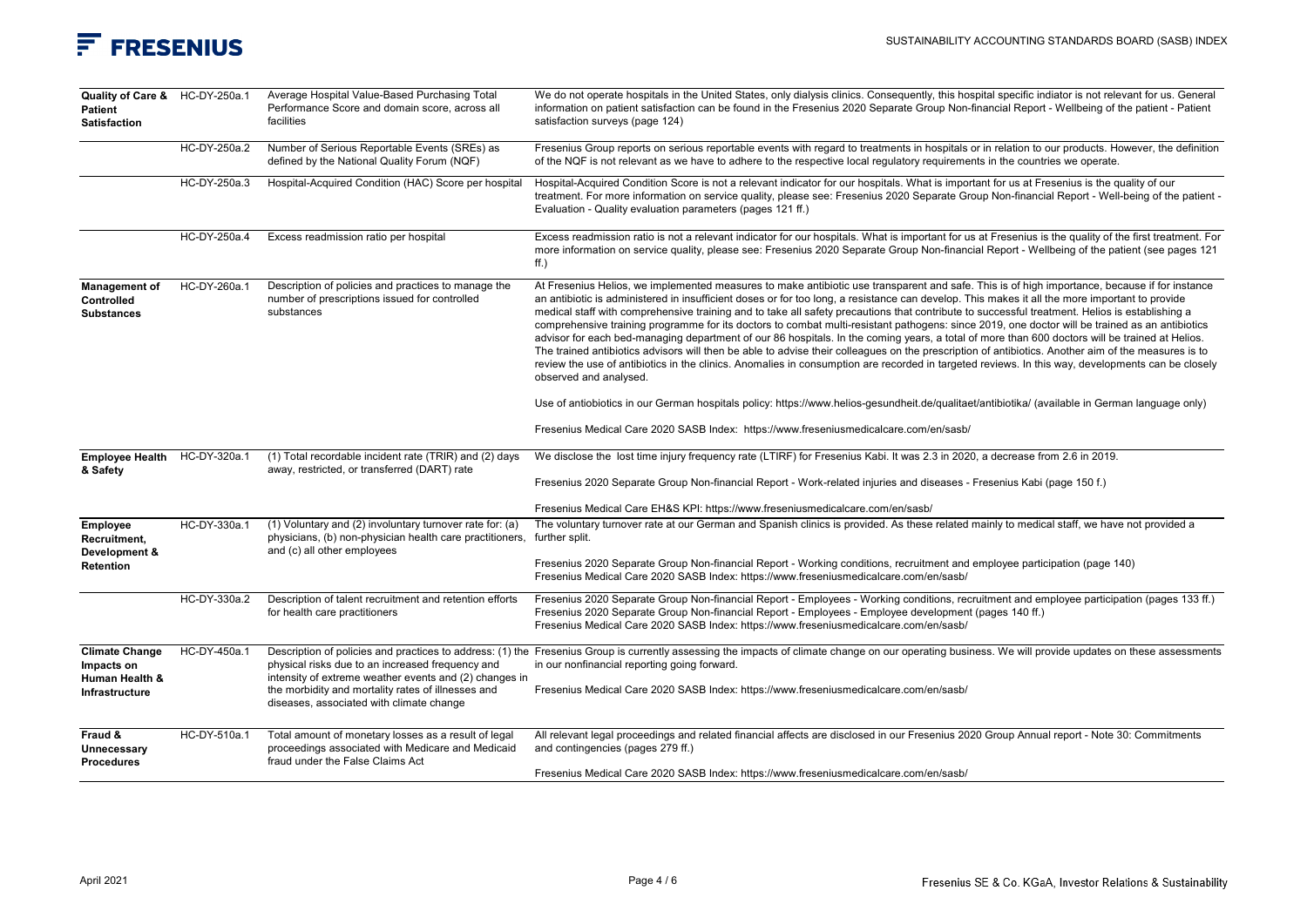| <b>Activity metrics</b>                      | HC-DY-000.A        | Number of (1) facilities and (2) beds, by type                                                                                                                | Fresenius Helios:<br>-86 clinics, including seven maximum care hospitals in Germany; 130 outpatient clinics and 6 prevention centers<br>- 29,451 acute care beds in Germany, including up to 2,300 intensive care beds<br>Fresenius Quirónsalud:<br>-46 hospitals in Spain, 70 outpatient centers and some 300 Occupational Risk Centers in Spain<br>- an additional 6 hospitals in Latin America<br>- 7,936 beds in Spain<br><b>Fresenius Medical Care:</b><br>- 4,092 dialysis clinics in about 50 countries.<br>Fresenius 2020 Group Management Report - The hospital market |
|----------------------------------------------|--------------------|---------------------------------------------------------------------------------------------------------------------------------------------------------------|---------------------------------------------------------------------------------------------------------------------------------------------------------------------------------------------------------------------------------------------------------------------------------------------------------------------------------------------------------------------------------------------------------------------------------------------------------------------------------------------------------------------------------------------------------------------------------|
|                                              |                    |                                                                                                                                                               | Fresenius 2020 Group Annual Report - Business segments - Fresenius Helios<br>Helios Kliniken Sustainability Report: https://www.helios-<br>gesundheit.de/fileadmin/UWS Unternehmen/Nachhaltigkeit/Helios For A healthy Future CSR Report 2019 EN.pdf<br>Quirónsalud Sustainability Report 2019 - https://digitalcentral.es/QUIRONSALUD2019/eng.html<br>Fresenius Group Fields of work: https://www.fresenius.com/hospitals                                                                                                                                                      |
|                                              | <b>HC-DY-000.B</b> | Number of (1) inpatient admissions and (2) outpatient<br>visits                                                                                               | Fresenius 2020 Group Annual Report - Business segments - Fresenius Helios - Key hospital indicators (page 14)                                                                                                                                                                                                                                                                                                                                                                                                                                                                   |
| <b>Health Care Distributors</b>              |                    |                                                                                                                                                               |                                                                                                                                                                                                                                                                                                                                                                                                                                                                                                                                                                                 |
| <b>Product Safety</b>                        | HC-DI-250a.1       | Total amount of monetary losses as a result of legal<br>proceedings associated with product safety                                                            | All relevant legal proceedings and related financial affects are disclosed in our Fresenius 2020 Annual Report - Note 30: Commitments and<br>contingencies (see pages 279 ff.)                                                                                                                                                                                                                                                                                                                                                                                                  |
|                                              | HC-DI-250a.2       | Description of efforts to minimize health and safety<br>risks of products sold associated with toxicity/chemical<br>safety, high abuse potential, or delivery | Fresenius 2020 Separate Group Non-financial Report - Patient and product safety (pages 115 ff.)                                                                                                                                                                                                                                                                                                                                                                                                                                                                                 |
|                                              | HC-DI-260a.2       | of drug products and medical equipment and devices                                                                                                            | Discussion of due diligence process to qualify suppliers Fresenius 2020 Separate Group Non-financial Report - Supply chain (pages 167 ff.)                                                                                                                                                                                                                                                                                                                                                                                                                                      |
|                                              | HC-DI-260a.3       | Discussion of process for alerting customers and<br>business partners of potential or known risks<br>associated with counterfeit products                     | Fresenius 2020 Separate Group Non-financial Report - Product complaints and recalls (page 120 f.)<br>Example:<br>Fresenius Kabi - Pharmaceutical Products: https://www.fresenius-kabi.com/us/pharmaceutical-products                                                                                                                                                                                                                                                                                                                                                            |
| Product Lifecycle HC-DI-410a.1<br>Management |                    | Discussion of strategies to reduce the environmental<br>impact of packaging throughout its lifecycle                                                          | Fresenius Group aims to improve the reporting scope on waste management going forward.<br>Fresenius 2020 Separate Group Non-financial Report - Waste and Recycling Management (pages 173 ff.)                                                                                                                                                                                                                                                                                                                                                                                   |
| <b>Business Ethics</b>                       | HC-DI-510a.1       | Description of efforts to minimize conflicts of interest<br>and unethical business practices                                                                  | Fresenius 2020 Separate Group Non-financial Report - Compliance and integrity (pages 154 ff.)                                                                                                                                                                                                                                                                                                                                                                                                                                                                                   |
| <b>Activity metrics</b>                      | <b>HC-DI-000.A</b> | Number of pharmaceutical units sold by product<br>category                                                                                                    | We do not disclose the number of products sold by category, only sales by product or business segment: Fresenius 2020 Group Annual Report -<br>Business segments (pages 7 ff.)                                                                                                                                                                                                                                                                                                                                                                                                  |
|                                              | <b>HC-DI-000.B</b> | Number of medical devices sold by product category                                                                                                            | We do not disclose the number of products sold by category, only sales by product or business segment: Fresenius 2020 Group Annual Report -<br>Business segments (pages 7 ff.)                                                                                                                                                                                                                                                                                                                                                                                                  |
| <b>Medical Equipment &amp; Supplies</b>      |                    |                                                                                                                                                               |                                                                                                                                                                                                                                                                                                                                                                                                                                                                                                                                                                                 |
| <b>Product Safety</b>                        | HC-MS-250a.2       | List of products listed in the FDA's MedWatch Safety<br>Alerts for Human Medical Products database                                                            | FDA Adverse Event Reporting: https://www.fda.gov/safety/medwatch-fda-safety-information-and-adverse-event-reporting-program                                                                                                                                                                                                                                                                                                                                                                                                                                                     |
|                                              |                    |                                                                                                                                                               |                                                                                                                                                                                                                                                                                                                                                                                                                                                                                                                                                                                 |